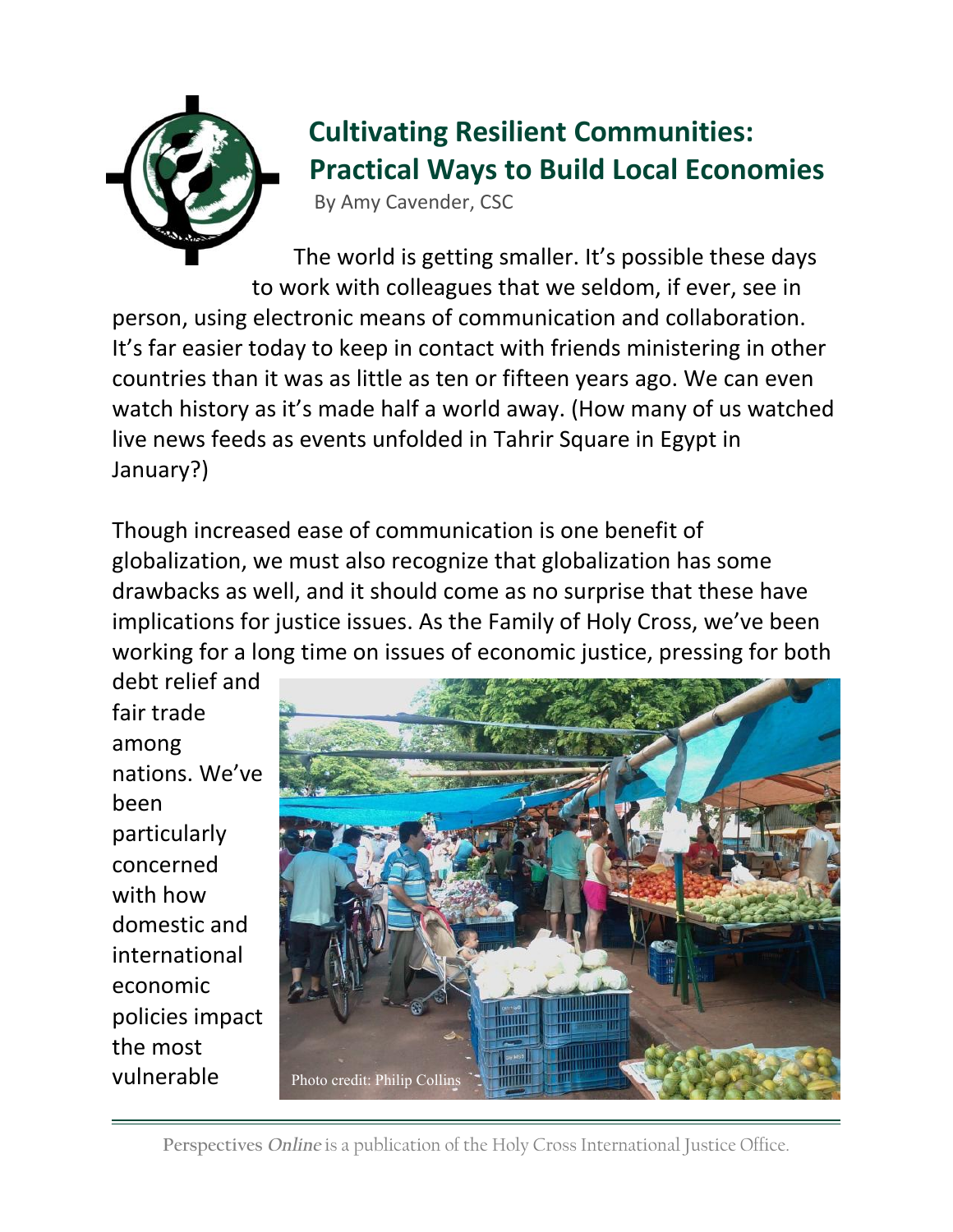among us. We've tried to pay attention to where the goods we purchase come from, and to work to ensure that the companies from which we buy act responsibly in the countries where they operate.

How are ecological concerns related to concerns about globalization? Trade is one of the areas where we can see the connection most clearly. Any goods that we purchase must be grown or manufactured

somewhere. If it isn't someplace close to where we live, then those goods must be transported—and that requires fuel. The more fuel that's required to transport the goods we buy, the higher the carbon footprint of those goods.

That fact gives us good reasons to purchase locally produced goods whenever that's reasonably possible. Doing so not only reduces our carbon footprint, it also helps sustain jobs in the local economy and support local

**DVDs available from the Holy Cross International Justice Office:** 

- ◊ *The Economics of Happiness.* Director, Helena Norberg-Hodge, Steven Gorelick, and John Page. ISEC, 2011. Film. <http://www.theeconomicsofhappi> ness.org/
- ◊ *Fixing the Future: Creating Local Jobs and Building Prosperity.* Ed., David Brancaccio. Dir., Ellen Spiro. PBS, 2011. Film. <http://www.pbs.org/now/fixing>the-future/

merchants. We might not be able to convince our entire town or region to work toward carbon-neutrality, but buying locally is one small way we can lower the carbon footprint where we live and strengthen a sense of community.

Utilizing local resources and promoting fair trade are important steps toward healthier, more resilient economies and ecosystems.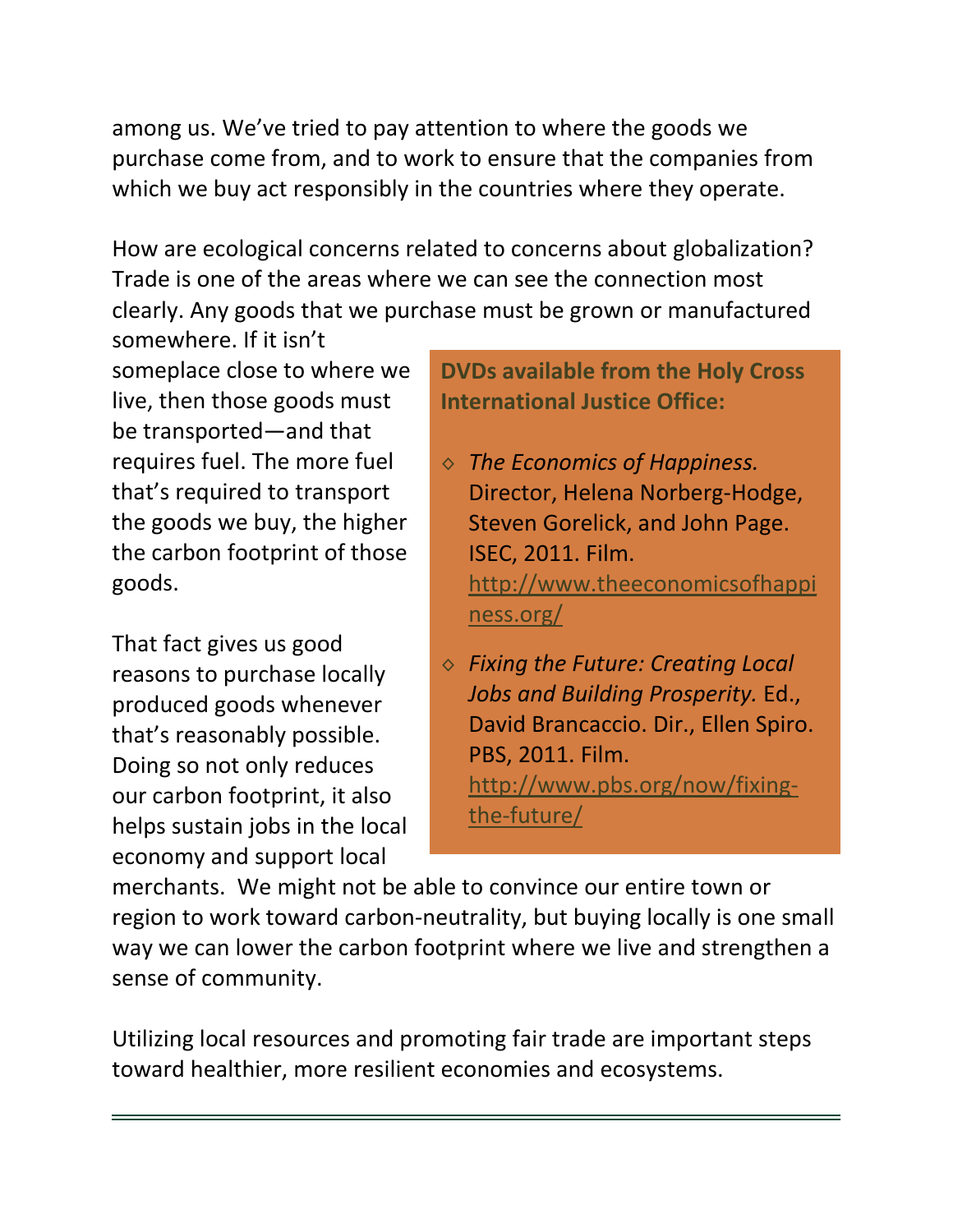

What, concretely, can we do?

- $\diamond$  Shop farmers' markets; they're a good place to find locally grown, in-season produce. (There's also little to no packaging of such produce, which further reduces the carbon footprint of what we buy.)
- ◊ Join a Community Supported Agriculture group. (A CSA is an alternative food network in which individuals partner with a local

farmer in order to purchase locally grown food.)

- $\diamond$  Start a garden of your own.
- $\diamond$  Buy goods and services from locally owned businesses that sell locally produced products.
- $\diamond$  Learn about "transition towns" to get ideas about what others are doing. ("Transition" is an international movement of towns, neighborhoods, and cities working to reduce their carbon footprints, move toward sustainability, and foster an ethos of "enough," recognizing that an economy based on "more" isn't sustainable.)